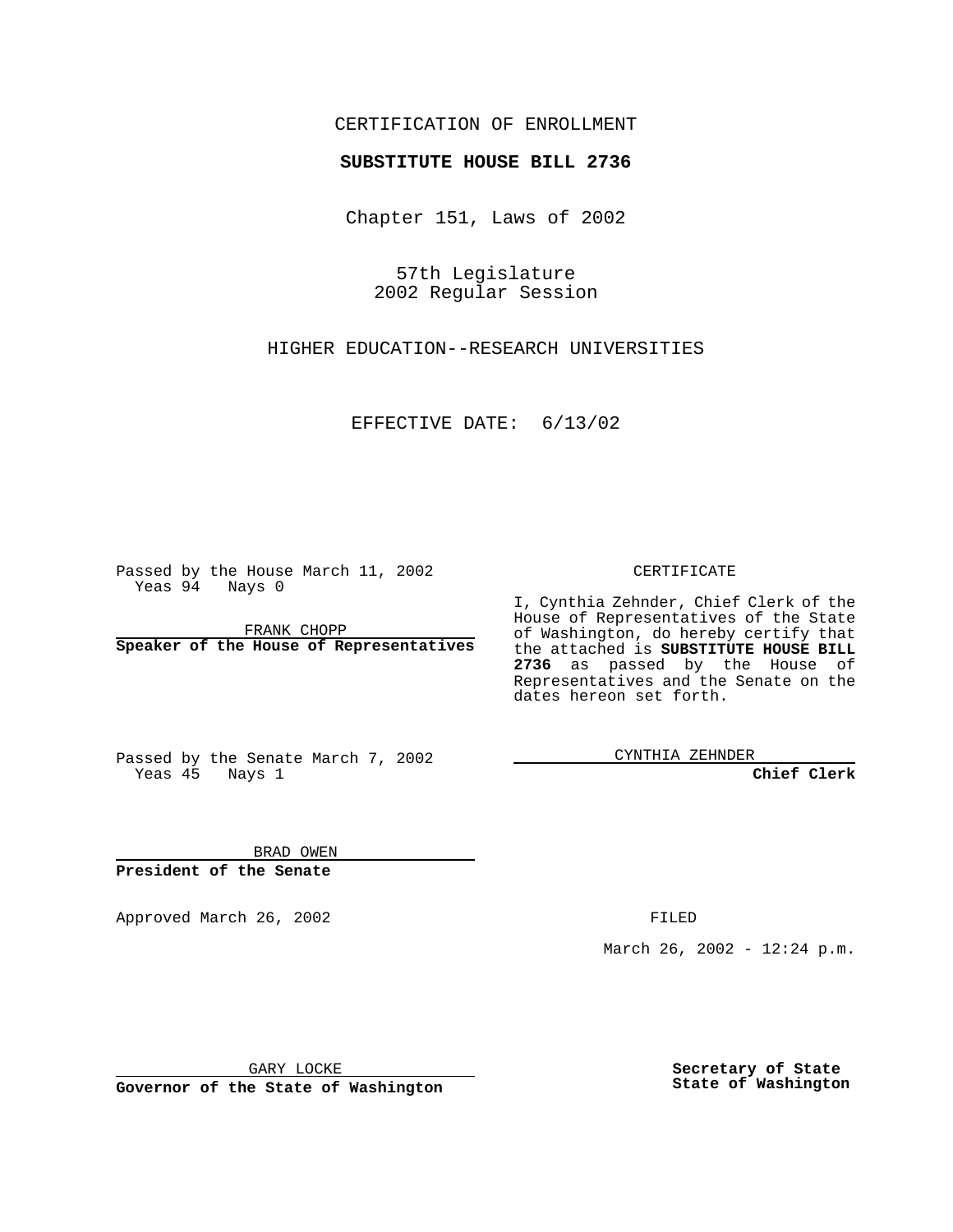## **SUBSTITUTE HOUSE BILL 2736** \_\_\_\_\_\_\_\_\_\_\_\_\_\_\_\_\_\_\_\_\_\_\_\_\_\_\_\_\_\_\_\_\_\_\_\_\_\_\_\_\_\_\_\_\_\_\_

\_\_\_\_\_\_\_\_\_\_\_\_\_\_\_\_\_\_\_\_\_\_\_\_\_\_\_\_\_\_\_\_\_\_\_\_\_\_\_\_\_\_\_\_\_\_\_

## AS AMENDED BY THE SENATE

Passed Legislature - 2002 Regular Session

#### **State of Washington 57th Legislature 2002 Regular Session**

**By** House Committee on Capital Budget (originally sponsored by Representatives Murray, Esser, McIntire, Lantz, Jarrett, Ogden, Lysen, Chase, Haigh and Kenney; by request of University of Washington)

Read first time 02/12/2002. Referred to Committee on .

 AN ACT Relating to research by state universities; amending RCW 28B.10.022 and 39.94.040; and adding a new chapter to Title 28B RCW.

BE IT ENACTED BY THE LEGISLATURE OF THE STATE OF WASHINGTON:

 NEW SECTION. **Sec. 1.** It is the policy of the state to encourage basic and applied scientific research by the state's research universities. The creation of knowledge is a core mission of the state's research universities, and research provides teaching and learning opportunities for students and faculty. State of the art facilities for research by research universities serve to attract the most capable students and faculty to the state and research grants from public and private institutions throughout the world. The application of such research stimulates investment and employment within Washington and the strengthening of our tax base. In order to finance research facilities, the state's research universities often use federal, state, private, and university resources and therefore require the authority to enter into financing arrangements that leverage funding sources and reduce the costs of such complex facilities to the state.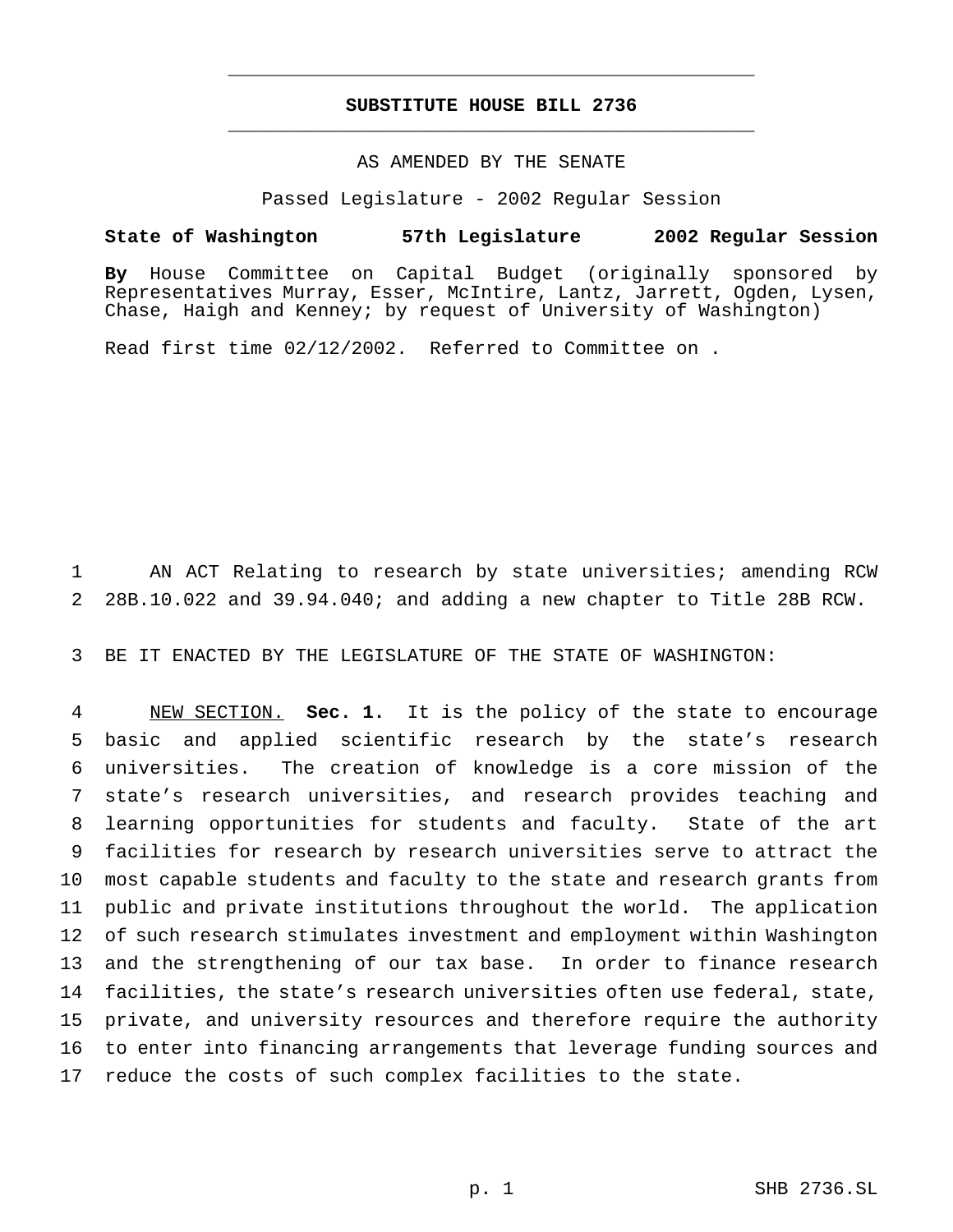NEW SECTION. **Sec. 2.** The University of Washington and Washington State University each may:

 (1) Acquire, construct, rehabilitate, equip, and operate facilities and equipment to promote basic and applied research in the sciences; (2) Borrow money for such research purposes, including interest during construction and other incidental costs, issue revenue bonds or other evidences of indebtedness, refinance the same before or at maturity, and provide for the amortization of such indebtedness by pledging all or a component of the fees and revenues of the university available for such purpose derived from the ownership and operation of any of its facilities or conducting research that are not subject to appropriation by the legislature and that do not constitute general state revenues as defined in Article VIII, section 1 of the state Constitution;

 (3) Enter into leases, with or without an option to purchase, of real and personal property to be used in basic and applied research in the sciences; and

 (4) Lease all or a portion of such facilities and equipment as is deemed prudent by the university to provide for research conducted by persons or entities that are not part of the university but that provide rental income to support university research facilities or provide opportunities for the interaction of public and private research and research personnel, including students and faculty.

 NEW SECTION. **Sec. 3.** The governing body of a university financing facilities and equipment under this chapter shall give due regard to the costs of maintaining and operating such facilities and equipment during the useful lives of the facilities and equipment. No state appropriated funds may be used for (1) the payment of maintenance and 29 operation of the facilities and equipment financed under this chapter; or (2) the grant or contract-supported research activities housed in these facilities. If funding through grants or contracts for research activities housed in these facilities is reduced, eliminated, or declared insufficient, the funding deficiencies are not a state obligation to be paid from the state general fund.

 NEW SECTION. **Sec. 4.** The authority granted by this chapter is supplemental to any existing or future authority granted to the University of Washington and Washington State University and shall not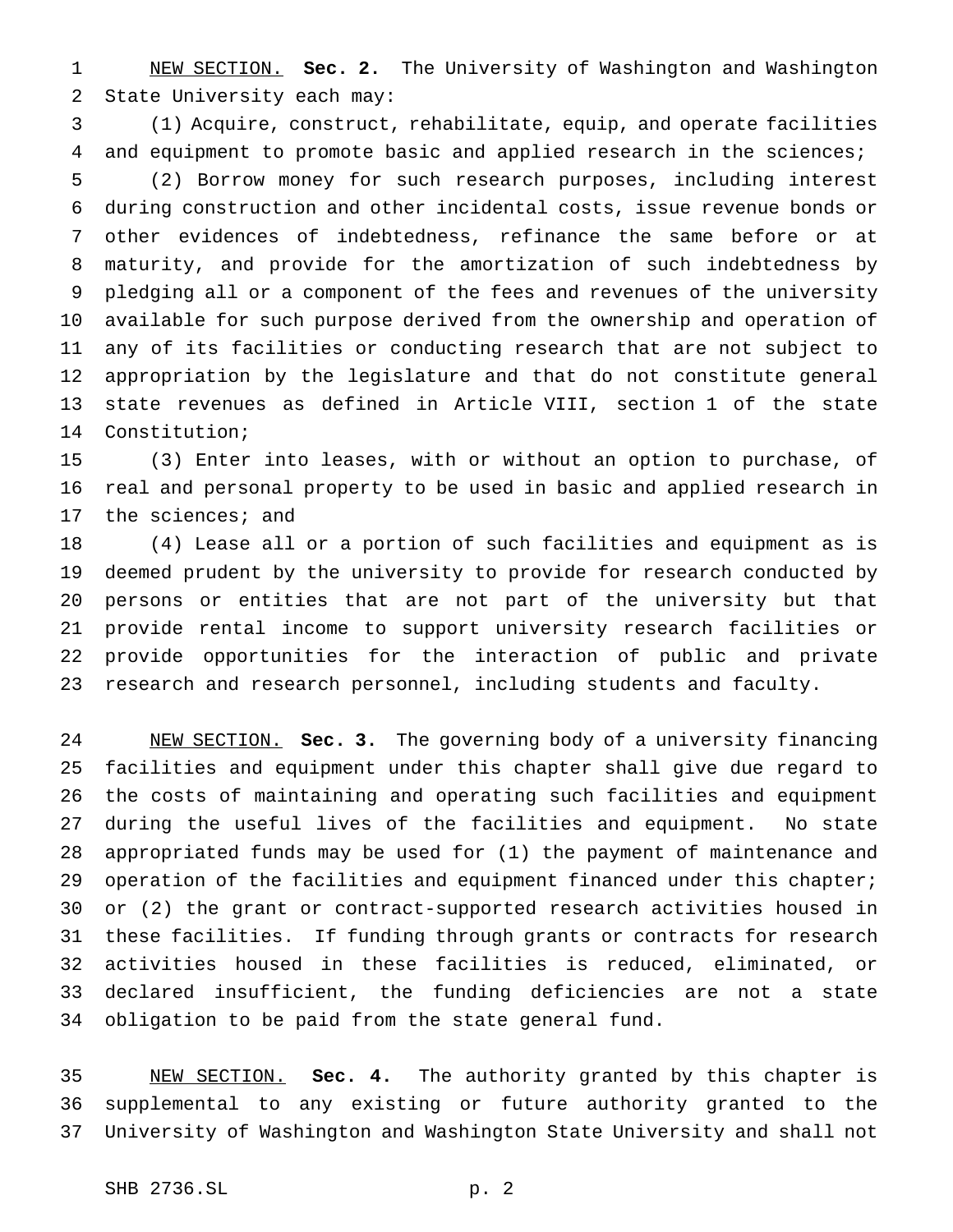be construed to limit the existing or future authority of these universities.

 **Sec. 5.** RCW 28B.10.022 and 1989 c 356 s 6 are each amended to read as follows:

 The boards of regents of the state universities and the boards of trustees of the regional universities, The Evergreen State College, and 7 the state board for community and technical colleges ((education)), are severally authorized to enter into financing contracts as provided in chapter 39.94 RCW. Except as provided in this section, financing contracts shall be subject to the approval of the state finance 11 committee. Except for facilities financed under chapter 28B.--- RCW (sections 1 through 4 and 7 of this act), the board of regents of a state university may enter into financing contracts which are payable solely from and secured by all or any component of the fees and revenues of the university derived from its ownership and operation of its facilities not subject to appropriation by the legislature and not constituting "general state revenues," as defined in Article VIII, section 1 of the state Constitution, without the prior approval of the state finance committee. The board of regents shall notify the state finance committee at least sixty days prior to entering into such contract and provide information relating to such contract as requested by the state finance committee.

 **Sec. 6.** RCW 39.94.040 and 1998 c 291 s 5 are each amended to read as follows:

 (1) Except as provided in RCW 28B.10.022 and chapter 28B.--- RCW 26 (sections 1 through 4 and 7 of this act), the state may not enter into any financing contract for itself if the aggregate principal amount payable thereunder is greater than an amount to be established from time to time by the state finance committee or participate in a program providing for the issuance of certificates of participation, including any contract for credit enhancement, without the prior approval of the state finance committee. Except as provided in RCW 28B.10.022, the state finance committee shall approve the form of all financing contracts or a standard format for all financing contracts. The state finance committee also may:

 (a) Consolidate existing or potential financing contracts into master financing contracts with respect to property acquired by one or